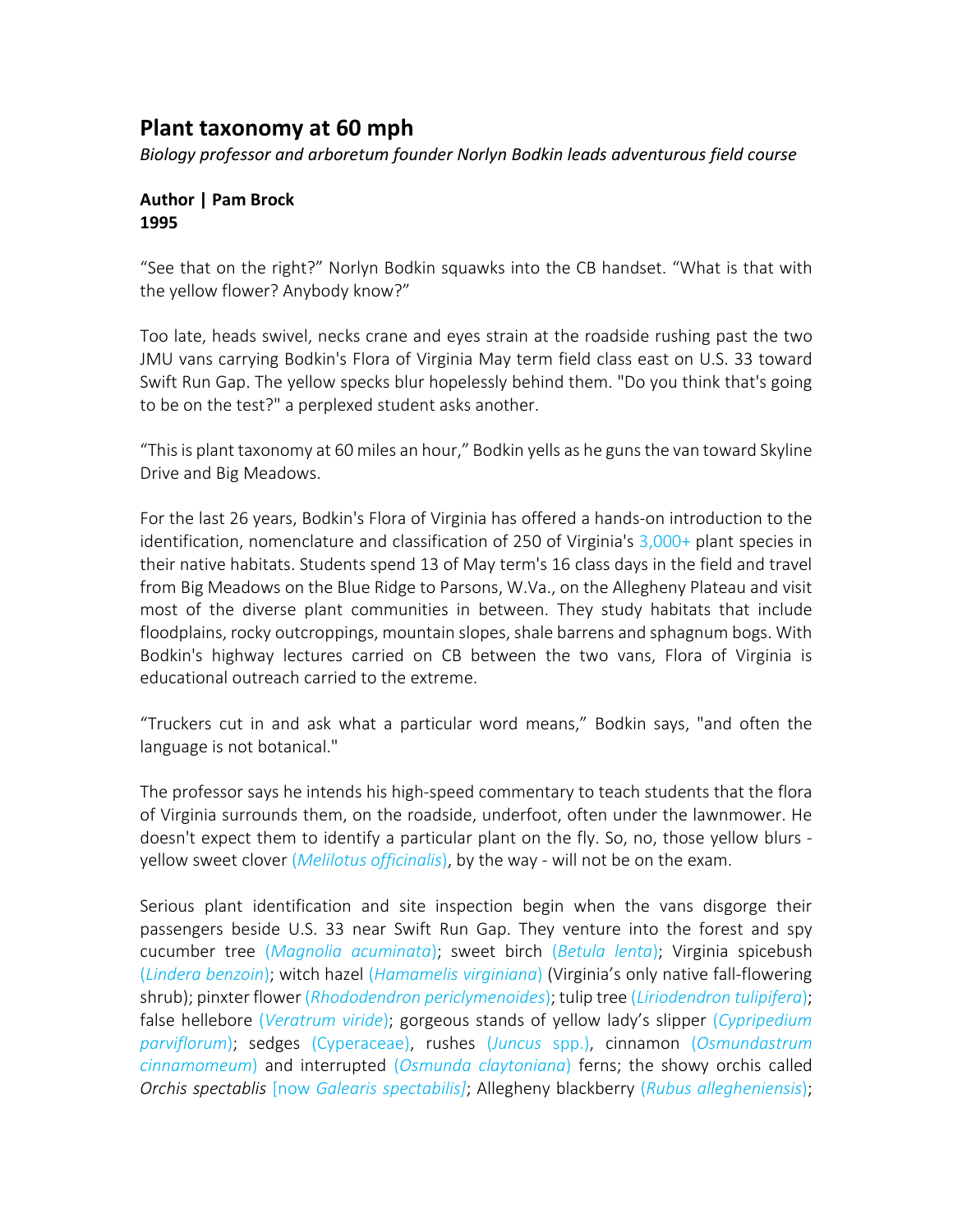three kinds of trillium (*Trillium* spp.); wild geranium (*Geranium maculatum*); and the much despised garlic mustard (*Alliaria petiolata*) - all within 50 square yards.

"This is practical field work," Bodkin says. "I could go out and drag plant specimens into the classroom each day, but students wouldn't see the habitats, wouldn't see the plant associations. One of my professors conducted 'clothesline botany.' He'd bring in bags of plants and hang the specimens upside-down on a rope. For the duration of that course, my idea of plants were dried-up upside-down things. There's more to plant taxonomy than a mere list of names. This field course shows students the relationships between plants and other organisms, the community structure. After 26 years, this is still my favorite class. I love to teach it."

From its vantage point in the midst of the Eastern Deciduous Forest Biome and within easy reach of at least six distinct plant habitats, JMU is one of just a handful of institutions that offers a botanical field course. JMU's only other biology field course is Jim Grimm's Insects of Virginia May term course, which is on hiatus this year. [Fortunately, today, there are now many more field courses].

"We're lucky in this part of Virginia because we have all these habitats within 70 to 100 miles," Bodkin says.

In the course of a month, students acquaint themselves with the Oak Hickory Forest Association of the Blue Ridge and the Mixed Mesophytic and the Beech Maple Associations of West Virginia. They also climb more than 4,200 feet into the Appalachian Extension of the Boreal Forest Biome (the Taiga), where Red Spruce (*Picea rubens*) and Balsam Fir (*Abies balsamea*) predominate - a plant complex more Canadian than Virginian.

After the stop along Route 33, it's back into the vans for a stop along Skyline Drive. On this trip, biology's Emily Baxter (Branscome) is along to share her expertise on the native plants.

"Oh, this is going to make your eyes pop out," she exclaims upon reaching a stretch of yellow lady's slipper (*Cypripedium parviflorum*) ahead of everyone else.

"What did you find?" Bodkin calls and hurries ahead for a botanical huddle.

"This is going to be an incredibly long trip with both of them going at it," murmurs one student - who's been on these trips before apparently.

American basswood (*Tilia americana*), spiderwort (*Tradescantia virginiana*), toothwort (*Cardamine concatenata*), star of Bethlehem (*Ornithogalum umbellatum*), and cancer root (*Conopholis americana*), a diet staple of the thick woods' black bears, are among the finds.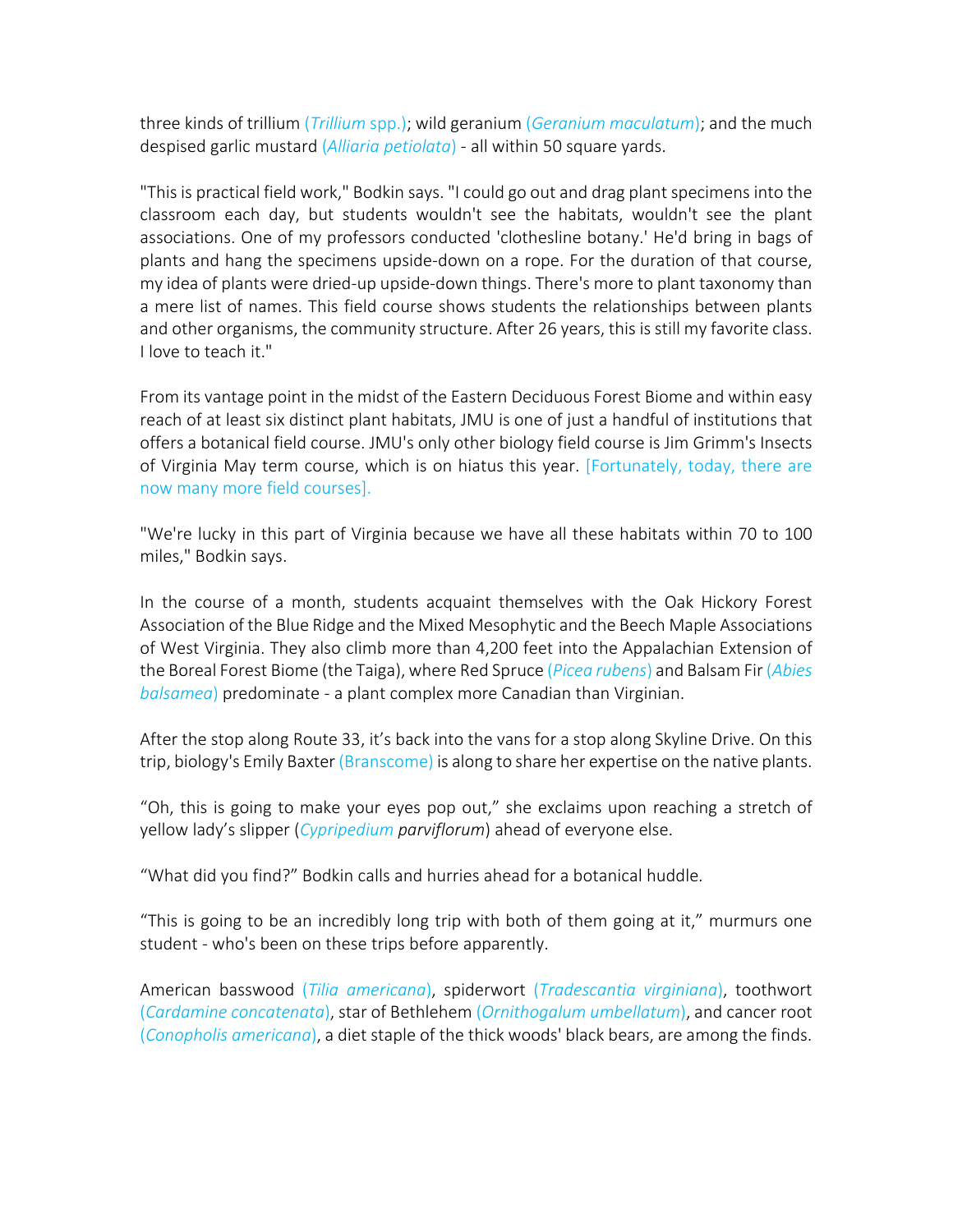The day's last stop is a trek across Big Meadow, where the deer stand their ground and where years ago Baxter (Branscome) had surveyed all 245 plant species for her master's degree.

There's golden Alexander (*Zizia* sp.), wild ginger (*Asarum canadense*), early meadow rue (*Thalictrum dioicum*), tall meadow rue (*Thalictrum pubescens*), red elderberry (*Sambucus racemosa*), Allegheny blackberry (*Rubus allegheniensis*), bluets (*Houstonia caerulea*), rare sedges (Cyperaceae) and rushes (*Juncus* spp.), deerberry (*Vaccinium stamineum*), maleberry (*Lyonia* sp.), blueberry (*Vaccinium* sp.), red chokeberry (*Aronia arbutifolia*), meadowsweet (*Spiraea* sp.), golden ragwort (*Packera aurea*), panicled dogwood (*Cornus* sp.), Turk's cap lily (*Lilium superbum*), fly poison (*Amianthium muscitoxicum*), hawthorn (*Crataegus* sp.), gray birch (*Betula populifolia*), slope bunchflower (*Veratrum* sp.), the nonnative red spruce, gooseberry (*Ribes* sp.), hay-scented fern (*Dennstaedtia punctilobula*), white oak (*Quercus alba*) and marsh blue violet (*Viola cucullata*).

Throughout the month, students learn to walk with their heads down and their eyes searching the landscape for native specimens. They take notes on plant characteristics, habitats and botanical and common names, make drawings, and, where legal, collect specimens for poster display projects and for herbarium sheets bound for the JMU Herbarium in Burruss Hall (now the Norlyn L. Bodkin Herbarium). Bodkin has crammed as many field visits as possible into the month-long course, including a camping overnight at Dolly Sods in West Virginia and a stop at the state's federal FERNOW Experimental Forest along the Black Cheat River. There the U.S. Department of Agriculture's horticulturists and foresters study clear cutting, selective aged cutting and plant successional trends. The climatic conditions, with more than 60 inches of precipitation each year, produce a luxurious plant community very different from the Valley of Virginia.

"I guess it's not possible to see all 3,000 Virginia species in four weeks," Bodkin says with consternation, as though even after 26 years he still hasn't accepted the idea.

For career botanists, field work traditionally occurs at a less harried pace. Bodkin and colleague James Reveal traveled on hands and knees in 1981 when they discovered and named a rare plant to find growing in the mountains, *Trillium pusillum var, monticulum* (listed as *Trillium pusillum* var. *virginianum* in Flora of Virginia) or Shenandoah Wake-Robin. It was possibly the first new discovery of a flowering plant in the Mid-Atlantic States in 30 years. The plant is now a feature of the JMU Arboretum (now Edith J. Carrier Arboretum), of which Bodkin was the first director (as of 2018, not featured). He co-authored a treatment of the genus *Melanthium* (now *Veratrum* in Flora of Virginia) in the Lily Family for *Flora North America*, a sweeping multi-volume epic documenting the plants of North America.

On another day, the class is off to Waynesboro's Big Levels, where the wooded land is flat, rutted with seven sink holes and host to plants at the wet end of the moisture spectrum.